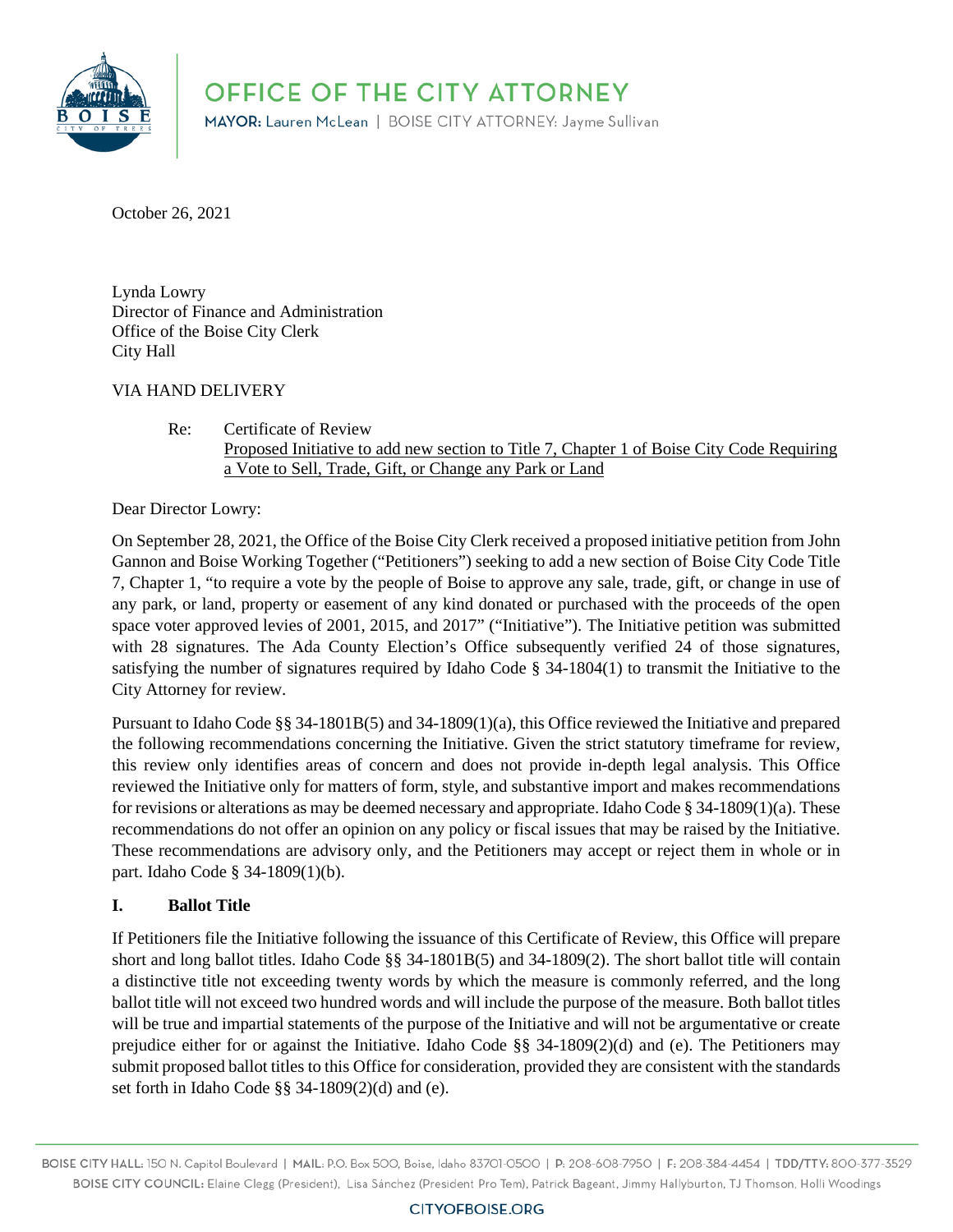#### **II. Matters of Form and Style**

Upon reviewing the Initiative for form and style pursuant to Idaho Code  $\S$  34-1809(1), this Office recommends the following revisions:

First, the numbering and format should be consistent with other sections of Boise City Code. Currently, only two sections have headers, Statement of Purpose and Definitions, and the numbering is incorrect. Each section should have a header and should be numbered and organized as follows: 7-1-2 Disposition of Certain Interests in Real Property, 7-1-2A Statement of Purpose, 7-1-2B Definitions, 7-1-2C [Header], 7- 1-2D [Header], and 7-1-2E [Header]. In addition, Boise City Code does not use parentheses and numbered subsections in its definitions sections. Instead, it lists the definitions in alphabetical order. *See, e.g.,* Boise City Code § 7-7A-1. The definitions section in the Initiative should be organized in the same manner, listing the definitions in the following order: Change in Use, Land Area, Open Space, and Park. *See* Legislative Drafting Manual, created by the Idaho Legislative Services Office, p. 15 ("Legislative Drafting Manual") [LEGISLATION DRAFTING MANUAL \(idaho.gov\).](https://legislature.idaho.gov/wp-content/uploads/research/draftingmanual.pdf)

Second, nouns and other references should be used consistently throughout the Initiative. *See* Legislative Drafting Manual, p. 18. In this Initiative, the City of Boise is referenced in five different ways: (1) City of Boise City (capitalized City), (2) city of Boise City (lower case city), (3) the City, (4) the City of Boise, and (5) Boise. The Petitioner should use the term "the City" throughout the Initiative to be consistent within its own section and other sections of Boise City Code. In addition, qualified electors are referenced in two different ways: (1) qualified electors, and (2) voters. The Petitioner should use the term "qualified electors" throughout the Initiative, as that is the more accurate term. *See* Idaho Code §§ 34-104 and 50-402(c). And finally, "change in use" is sometimes referenced as "change the use." References should be changed to "change in use" to be consistent with the proposed definition.

Third, the definition of "Parks" in proposed section 7-1-2A of the Initiative is inconsistent with other definitions in Boise City Code. Boise City Code defines "Parks" in two locations. The Parks and Recreation Commission section of Boise City Code § 2-3-1 provides the following definition for the parks under its jurisdiction:

PARK: Any and all lands, buildings, facilities, reserves and open space, sports complexes, swimming pool grounds, golf courses, game fields, cemeteries, community forestry, playgrounds, skate board parks, BMX facilities, zoological and/or botanical gardens, trails and other general or special use outdoor places, including the Boise River Greenbelt, that are owned, operated or maintained by Boise City or specifically included in the inventory of park properties at the Office of the Director.

And the Public Ways and Property section of Boise City Code § 7-7A-1 provides the following definition for its parks:

PARK: Any and all lands, buildings, facilities, reserves and open space, sports complexes, swimming pool grounds, golf courses, game fields, cemeteries, playgrounds, skate board parks, BMX facilities, zoological and/or botanical gardens, trails and other general or special use outdoor places, including the Boise River Greenbelt, that are owned, operated or maintained by Boise City or specifically in the inventory of park properties at the Office of the Director.

The only difference between these two definitions is the addition of "community forestry" in Boise City Code § 2-3-1. The Development Code section of Boise City Code also has another definition of "Parks,



Page 2 of 9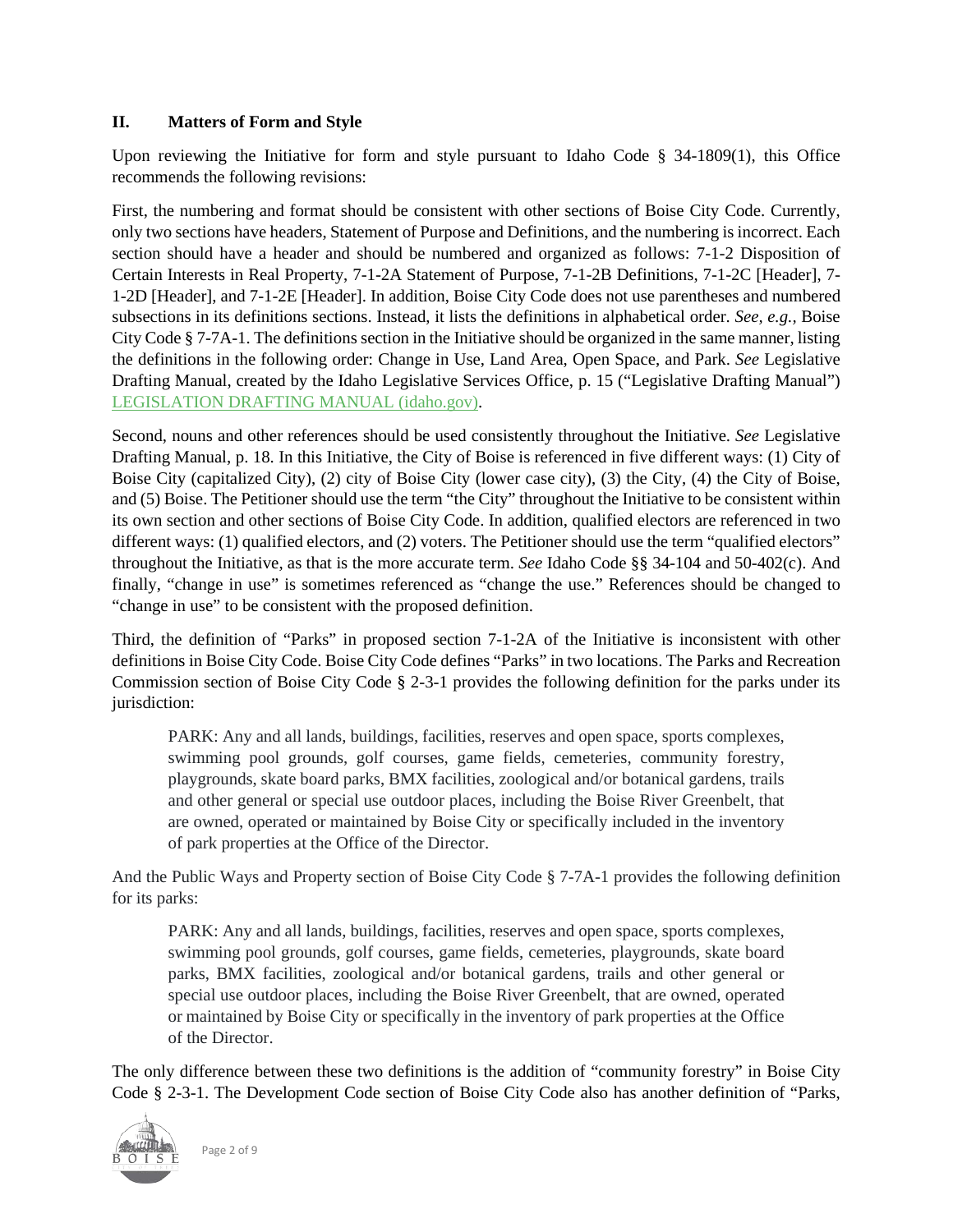Recreation and Open Space," Boise City Code § 11-012-02.1.O, however this section is not directly related to City-owned parks and only concerns the Development Code. The Initiative's proposed definition of Parks is different from the definitions in the other parks-related sections of Boise City Code. The different definition may lead to confusion regarding the proposed section of Boise City Code and how it relates to the other sections. The Petitioner should use the same definition in the Initiative as set forth in Boise City Code §§ 2-3-1 or 7-7A-1 to provide for consistent and accurate application of Boise City Code.

Furthermore, the definition of "Parks" in proposed section 7-1-2A is much broader than the description of the Initiative. The Initiative states that it seeks to require a vote for the sale, trade, gift, or change in use of any park or land "purchased with the proceeds of the open space voter approved levies of 2001, 2015 and 2017." The proposed definition of "Parks" is not limited to lands "purchased with the proceeds of the open space voter approved levies of 2001, 2015 and 2017." The Initiative's description is therefore misleading, as it would require a vote for the sale, trade, gift, or change in use of lands not purchased with the proceeds of those levies. The Initiative's description should be reworded to match the language contained in the Initiative, or vice versa.

Fourth, the Initiative uses capitalized words and terms in an inconsistent manner. The Initiative capitalizes defined terms in some locations and not others. Further, the Initiative capitalizes "Primary election" but not "general election" in proposed section 7-1-2C. The Initiative should be consistent with its use of capitalized words.

### **III. Summary of the Initiative and Matters of Substantive Import**

### **A. Summary of the Initiative**

The Initiative is self-described as:

An Initiative Ordinance to Require a Vote by the People of Boise to Approve any Sale, Trade, Gift or Change in Use of any Park, or Land, Property or Easement of any Kind Donated or Purchased with the Proceeds of the Open Space Voter Approved Levies of 2001, 2015, and 2017[.]

The Initiative seeks to add a new section to Boise City Code that would purport to govern the "disposition of certain interests in real property" and would be designated as section 7-1-2. The proposed section sets forth a statement of purpose, definitions, voting requirements and information, and exemptions.

Proposed section 7-1-2 lists a subsection A with the header "statement of purpose." In summary, this subsection requires a majority vote of qualified electors of the City to approve any disposition by sale, exchange, gift, or change in use of any real property held by the City and designated as a park, open space, golf course, cemetery, or recreational facility. There are no other subsections in proposed section 7-1-2.

Proposed section 7-1-2A has the header "definitions" and includes definitions of the following terms: change in use, park, open space, and land area. "Change in use" is defined, in part, in an ambiguous manner as any change in use of any park or open space "to a use that does not fit within the definition of a Park or Open Space except in the case of a cemetery or golf courses which shall not be within this definition." "Park" is defined, in part, to include open space and "property operated or maintained by the city of Boise City or in the inventory of park properties maintained in the Office of the Director of the Department of Parks & Recreation or at any other location under the control of the City of Boise" and specifically includes golf courses and cemeteries. With regard to cemeteries and golf courses, it is unclear what the Petitioners intended by these two definitions when read together. "Open Space" is defined, in part, as lands "purchased



Page 3 of 9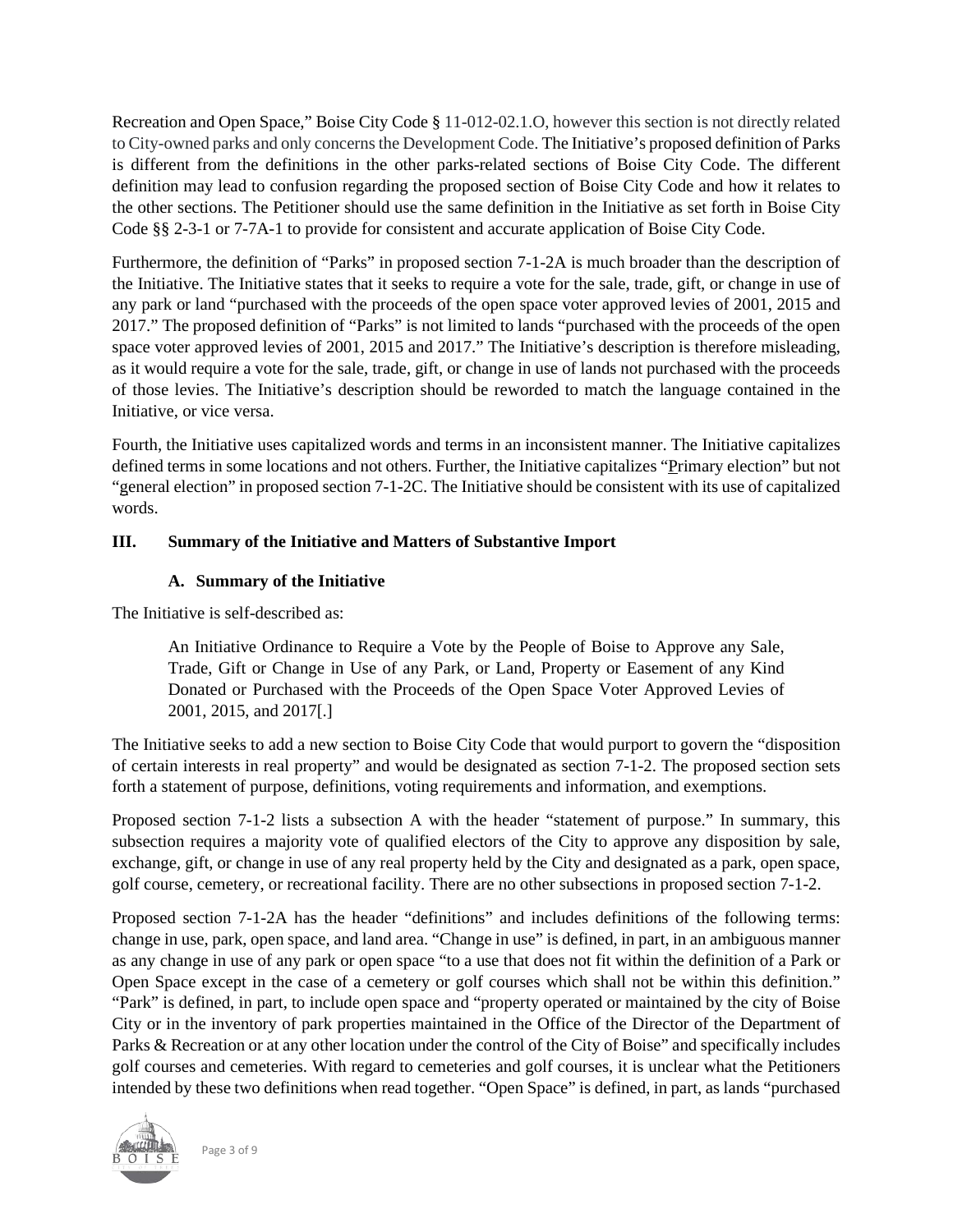in whole or in part with proceeds from the 2001 Foothills levy or the 2015 and 2017 Open Space and Clean Water levy." And finally, "Land Area" is defined as "the area of land of a specific property at the time it was acquired by the city of Boise City."

Proposed section 7-1-2B does not have a header and purports to restrict the City from selling, trading, gifting, or changing the use of "any Park or Open Space in excess of 5 per cent[sic] of the land area as it exists on August 1, 2021 of the specific Park or Open Space unless City Council determines it is in the public interest by submitting any such proposal to voters. . . ." The section states that a majority of votes must be received to approve a sale, trade, gift or change in use, and that approval by the voters is a "prerequisite to a determination that such action is in the public interest." As stated above, the use of the defined term "Park" broadens the voting requirement beyond what is set forth in the Initiative's description.

Proposed section 7-1-2C does not have a header, and states that approval of a majority of qualified electors is required for this vote, and that the vote may be held in a general election in November or primary election in May of either an even or odd numbered year.

Proposed section 7-1-2D does not have a header, and states that "this subsection shall not apply to any successful eminent domain proceedings" or other final orders from a court, provided that the City "participates in good faith to protect the park or open space in such proceeding." This section also states that "this subsection" does not "apply to city contracts entered into prior to enactment of this initiative." If Petitioners intended for these exceptions to apply to the entire new section and not just proposed section 7- 1-2D, it should refer to "section" and not "subsection." As written, these exceptions are not applicable to the other portions of the Initiative. Further, if this Initiative becomes part of Boise City Code, the date reference to the "enactment of this initiative" will be nonsensical. Finally, it is unclear what Petitioners intend by requiring the City to "participate in good faith to protect the park or open space," as this is undefined and thus leaves open the possibility of future controversy and challenges regarding the City's actions.

# **B. Matters of Substantive Import**

Upon reviewing the Initiative for matters of substantive import pursuant to Idaho Code  $\S$  34-1809(1)(a), this Office finds that the Initiative is likely unconstitutional, preempted by State law, and conflicts with other sections of Boise City Code.

# **1. The Initiative May Be Considered Administrative in Nature, And Likely Unconstitutional**

Article III, section 1 of the Idaho Constitution governs the right of citizens to enact laws via initiative:

The people reserve to themselves the power to propose laws, and enact the same at the polls independent of the legislature. This power is known as the initiative, and legal voters may, under such conditions and in such manner as may be provided by acts of the legislature, initiate any desired legislation and cause the same to be submitted to the vote of the people at a general election for their approval or rejection.

Initiatives can only seek to implement an act or measure, and only subjects that are legislative in nature are appropriate for action by initiative. *See City of Boise City v. Keep the Commandments Coalition*, 143 Idaho 254, 256, 141 P.3d 1123, 1125 (2006); *Weldon v. Bonner County Tax Coalition*, 124 Idaho 31, 38, 855 P.2d 868, 875 (1993)(overruled on other grounds by *Keep the Commandments Coalition*). Subjects that are



Page 4 of 9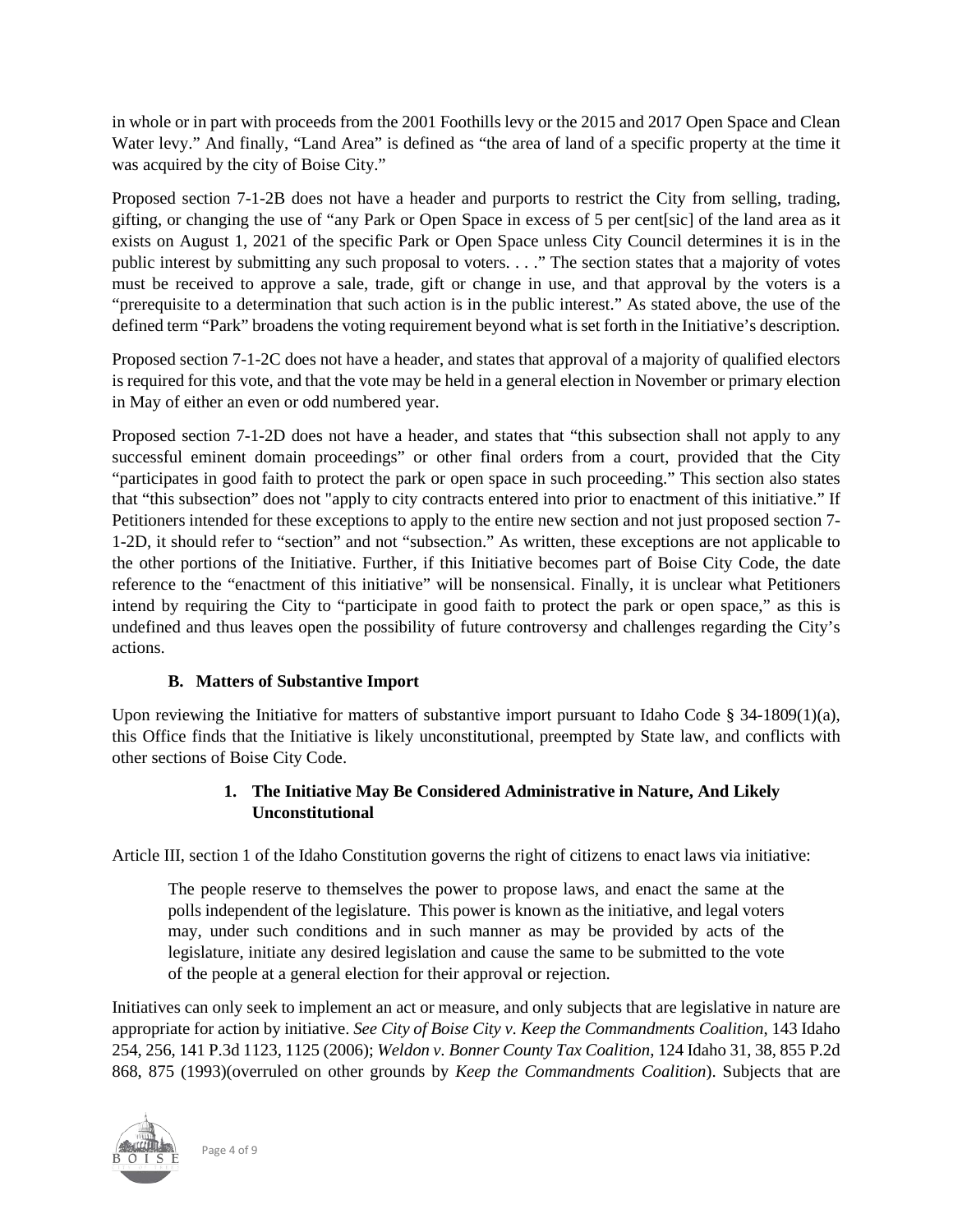administrative in nature are not appropriate for action by initiative. *Keep the Commandments Coalition*, 143 Idaho at 256, 141 P.3d at 1126.

To say that administrative determinations are subject to referendum could defeat the very purpose of local government. To give a small group of the electorate the right to demand a vote of the people upon every administrative act of the governing body would place municipal governments in a straightjacket and make it impossible for the city's officers to carry out the public's business.

Idaho Att'y Gen. Op. No. 7614 (1987) (quoting *Cuprowski v. City of Jersey City*, 242 A.2d 873, 878 (N.J. 1968)(holding that approval and adoption of a municipal budget is administrative in character)).

Idaho courts have not adopted a bright line rule distinguishing legislative acts from administrative acts. *Keep the Commandments Coalition*, 143 Idaho at 256, 141 P.3d at 1126. In *Weldon*, the court held that an initiative to reject a county budget decision and implement a new county budget process did not seek to reject or propose a law, but instead sought to propose a process. "The county budgeting process, which results in *ad valorem* levy, is not an 'act' or 'measure,' but instead it is merely the *result* of the statutory process set forth in the County Budget Law, title 31, chapter 16, Idaho Code." *Weldon*, 124 Idaho at 38, 855 P.2d at 875 (emphasis in original). The court rejected the petitioners' argument that the budget process is a law. *Id.* at 39, 855 P.2d at 876. Similarly, the Initiative at issue here also proposes a process – a process on how the City should approve the sale, trade, gift, or change in use of certain lands. The purchase and sale of lands for the purposes of parks is firmly within the jurisdiction of the City under Idaho law, Idaho Code §§ 50-303, 50-1401 *et seq*., and the City's procedures for determining the sale, trade, transfer, lease, and use of the property is indeed a *process* and in compliance with Title 50, chapter 14, Idaho Code. Therefore, the Initiative is administrative in nature and not legislative, making it inappropriate for action by initiative.

When making the determination of whether an act is legislative or administrative, courts in other jurisdictions have looked at a variety of factors. Cases with similar facts are discussed below, but these are not Idaho cases and therefore will not be binding on an Idaho court. Idaho courts may look to such cases for guidance but are not required to adhere to their rulings.

In *City of Idaho Springs*, the Colorado Supreme Court reviewed two petitions for initiated ordinances: the first repealing any city council measures that approved the purchase of certain land as a site for a new city hall and relocation of an historical building to be renovated for use as a new city hall, and the second prohibiting the appropriation of funds for the relocation of the historical building or purchase of land for the relocation. *City of Idaho Springs v. Blackwell*, 731 P.2d 1250, 1251-52 (Colo. 1987). The court was tasked with determining whether the initiated ordinances were administrative or legislative and stated that "[t]he central inquiry is whether the proposed legislation announces a new public policy or is simply the implementation of a previously declared policy." *Id.* at 1254. The court concluded that the selection of a site and structure for a city hall was not a permanent or general act and thus administrative in nature. *Id*. at 1254. The court also looked at whether an initiated action is necessary to carry out existing legislative policies and purposes or whether it constitutes a declaration of public policy. *Id*. The court held that the proposed initiatives were administrative under this test as well, stating that the choice of location and structure for the new city hall is "necessary to carry out" the existing legislative policy to build a new city hall. *Id*. at 1255.

In *Vagneur*, the Colorado Supreme Court reviewed two petitions for initiated ordinances regarding the design and construction of a state highway entrance, requiring a vote on a change in use of open space, a



Page 5 of 9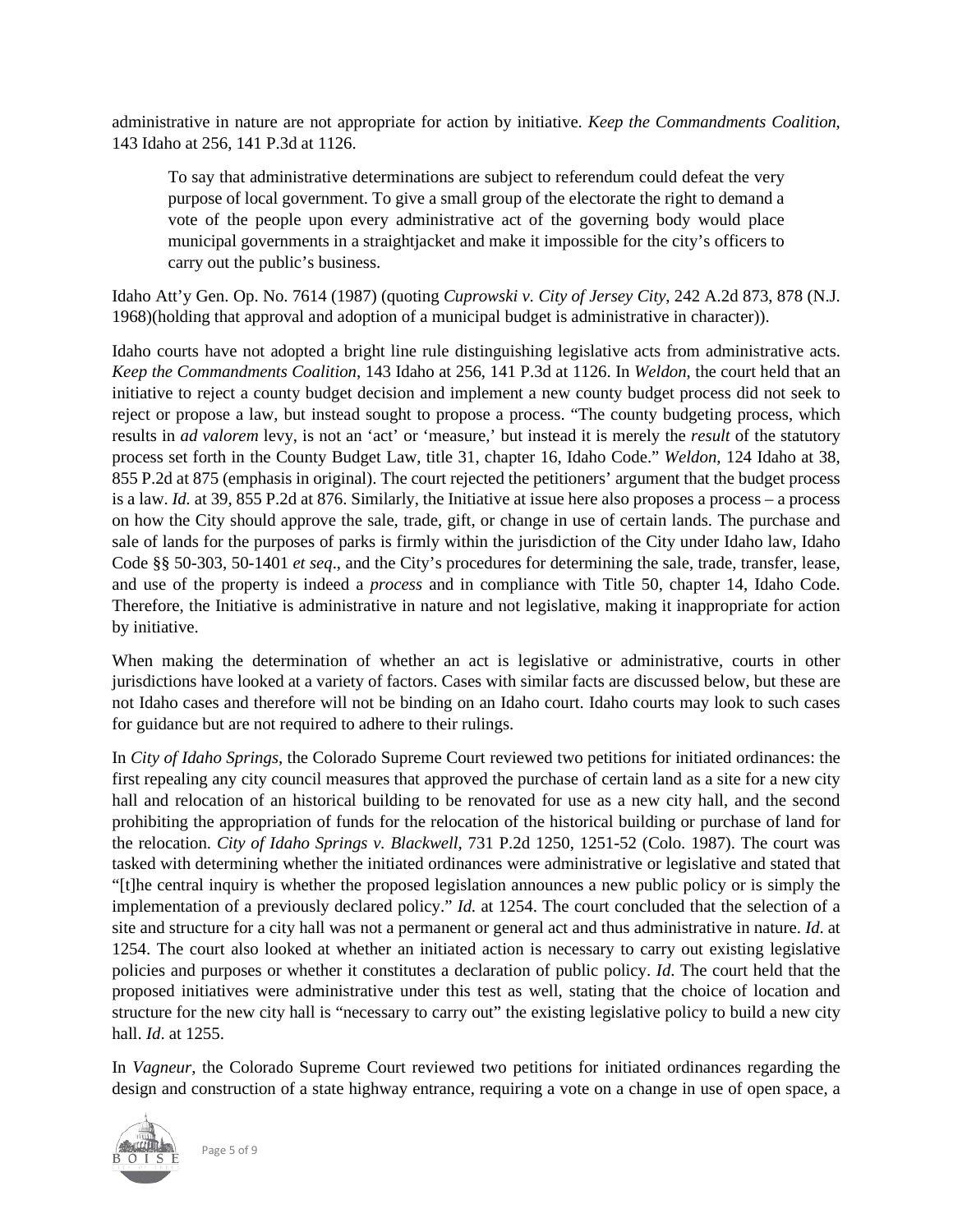mandate regarding the specifics of the design and location, and a mandate to amend or rescind documents that conflict with the elements of the proposed roadway. *Vagneur v. City of Aspen*, 295 P.3d 493 (Colo. 2013). The court held that the proposed initiatives were administrative in nature, as they sought to circumvent the administrative process for the approval of the location and design of the state highway. *Id.* at 496. In making its decision, the court stated that "the powers of initiative and referendum to not encompass the right to petition for an election on administrative matters . . . In short, a voter initiative must be a valid exercise of legislative power, rather than executive or judicial power." *Id.* at 504. *Vagneur*  clarified that the "permanent or general" test set forth in *City of Idaho Springs* focused on "whether the act represented a 'declaration of public policy of general applicability'" and not the "'duration of legislation or the anticipated useful life of a municipal improvement.'" *Id*. at 507 (quoting *City of Idaho Springs*, 731 P.2d at 1254). The court further explained that executive acts are based on individualized, case-specific considerations rather than broad policy grounds. *Id.*

In *Sevier Power*, the Utah Supreme Court reviewed an initiative that sought to amend a county's zoning ordinance in two ways: (1) requiring voter approval on conditional use permits, and (2) requiring the revocation of already-issued conditional use permits for certain facilities if issued after the initiative had been filed and before any vote required in section (1). *Sevier Power Co., LLC v. Board of Sevier County Com'rs*, 196 P.3d 583, 587 (Utah 2008). In reviewing whether the initiative was legislative or administrative in substance, the court stated it:

depends upon the precise language of the initiative proposed and on the action of government it intends to modify or require. When an initiative seeks to undo an accomplished action taken pursuant to existing law, it most likely falls within the administrative action category. . . When, on the other hand, an initiative seeks to enact or modify a statute or ordinance of broad application, it most likely falls within the legislative sphere.

*Id.* The court determined that the initiative was legislative in nature because it addressed the overall conditional use permit issuance and revocation ordinance. *Id.*

In *Friends of Congress Square Park*, the Maine Supreme Court reviewed an initiative that amended the city's land bank ordinance. *Friends of Congress Square Park v. City of Portland*, 91 A.3d 601 (Maine 2014). Specifically, the amendments would create a new category of land bank property and require the approval of eight out of nine city councilpersons—or in the alternative, six of the nine city councilpersons, a favorable recommendation from the land back commission and a majority vote in a municipal election to dispose of property in the land bank. *Id*. at 602-603. The city conceded that setting up the new category of land bank property was legislative but asserted that the remainder of the initiative was administrative. *Id.* at 605. In reviewing whether the initiative was legislative or administrative, the court looked at the effects of the exercise of the initiative power and stated, "an act exceeds the scope of the initiative power if it compels or bars action by elected officials that would seriously hamper governmental functions." *Id.* at 607. The court determined that the amendments in the initiative would not "seriously impede the day-today operations" of the city, city council, or land bank commission. *Id*. The court specifically mentioned that the voting requirement would only be triggered if the city attempted to dispose of the land without garnering eight votes, "a scenario not likely to occur so regularly that it would destroy or disrupt the City's efficient functioning." *Id.*

These out-of-state cases, when reviewed in the context of the Initiative, raise concerns that the Initiative will likely be considered administrative in nature if challenged in court. The Initiative at issue here is not a permanent or general matter but seeks to place restrictions on the sale, trade, gift, or change of use of certain



Page 6 of 9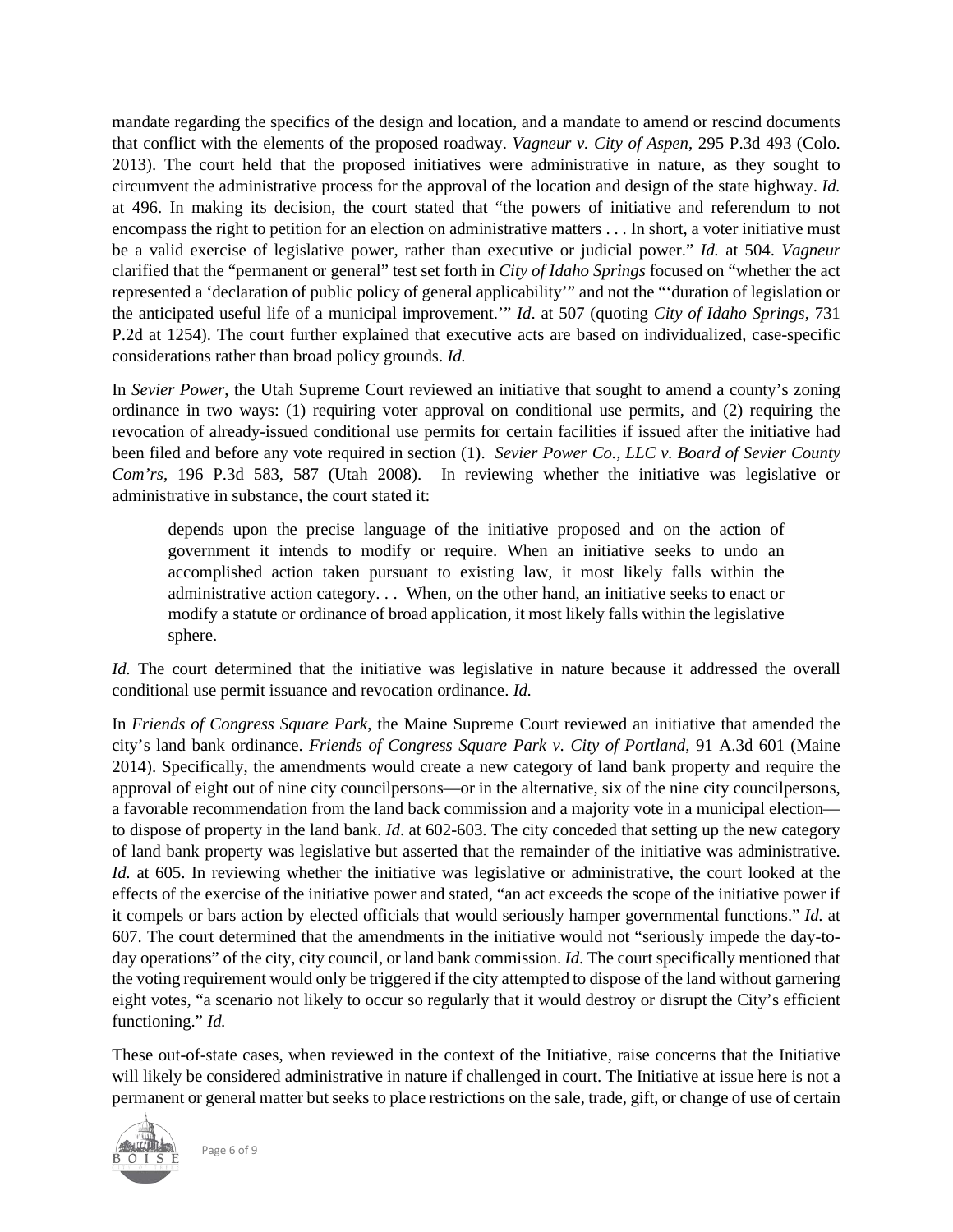property. It also seeks to determine how to carry out existing legislative policies (when and how to sell certain lands) rather than declaring public policy. Further, the Initiative would require a vote for all sales, trades, gifts, or changes in use of certain property. This is a much broader voting requirement than those addressed in the above cases, and a vote on all such matters would seriously hamper government functions and impede the day-to-day functions of the City. If deemed to be administrative in nature, it will be an unconstitutional use of the initiative process.

## **2. The Initiative is Preempted by Idaho Code**

Article 12, section 2 of the Idaho Constitution provides that a city ordinance may not conflict with "the general laws." A conflict between a municipal ordinance and a state statute can be found if preempted by the state, either expressly or impliedly. *Idaho Dairymen's Ass'n, Inc. v. Gooding County*, 148 Idaho 653, 658-659, 227 P.3d 907, 912-913 (2010) (citing *Envirosafe Serv. Of Idaho v. County of Owyhee*, 112 Idaho 687, 689, 735 P.2d 998, 1000 (1987)). *See also Heck v. Commissioners of Canyon County*, 123 Idaho 826, 827, 853 P.2d 571, 572 (1993)("Because the legislature did not state any role for local governmental units in regulating the retail sale of safe and sane fireworks, we conclude that the legislature intended to preempt the regulation of retail sales of safe and sane fireworks."). Implied preemption "typically applies in instances where, despite the lack of specific language preempting regulation by local governmental entities, the state has acted in an area in such a pervasive manner that it must be assumed that it intended to occupy the entire field of regulation." *Envirosafe*, 112 Idaho at 689, 735 P.3d at 1000. Implied preemption also applies "where uniform statewide regulation is called for due to the particular nature of the subject matter to be regulated." *Id*. In short, city ordinances cannot conflict with state laws.

In this case, the scope of Title 50, chapter 14, Idaho Code, makes clear that the legislature intended to fully occupy the area of city property regulation. This chapter sets forth the laws regulating the conveyance of property owned by cities, and a city ordinance is preempted by these laws. The law clearly states:

It is the intent of this chapter that cities of the state of Idaho shall have general authority to manage real property owned by the city in ways which the judgment of the city council of each city deems to be in the public interest. The *city council shall have the power to sell, exchange or convey*, by good and sufficient deed or other appropriate instrument in writing, any real property owned by the city which is underutilized or which is not used for public purposes.

Idaho Code § 50-1401(emphasis added). The remainder of the chapter outlines the process by which city councils convey property, including declaring the value of the property, public hearing, disposition after hearing, terms of sale, and leases. Idaho Code §§ 50-1401 *et seq*. Throughout this chapter, numerous references make it clear that the *city council* determines what is in the city's best interest regarding real property:

- Cities can manage real property in ways in which "the judgment of *city council* of each city deems to be in the public interest." Idaho Code § 50-1401 (emphasis added).
- City council can contract for or provide that real property be appraised under such conditions "as may be deemed appropriate by the *city council*." Idaho Code § 50-1402(a)(emphasis added).
- *City council* has the authority to sell property "as it deems in the best interest of the city" if no bids are received. Idaho Code § 50-1403(1).
- "When it is determined by the *city council* to be in the city's best interest" that property be exchanged, the city council may do all things necessary. Idaho Code  $\S$  50-1403(2)(emphasis added).



Page 7 of 9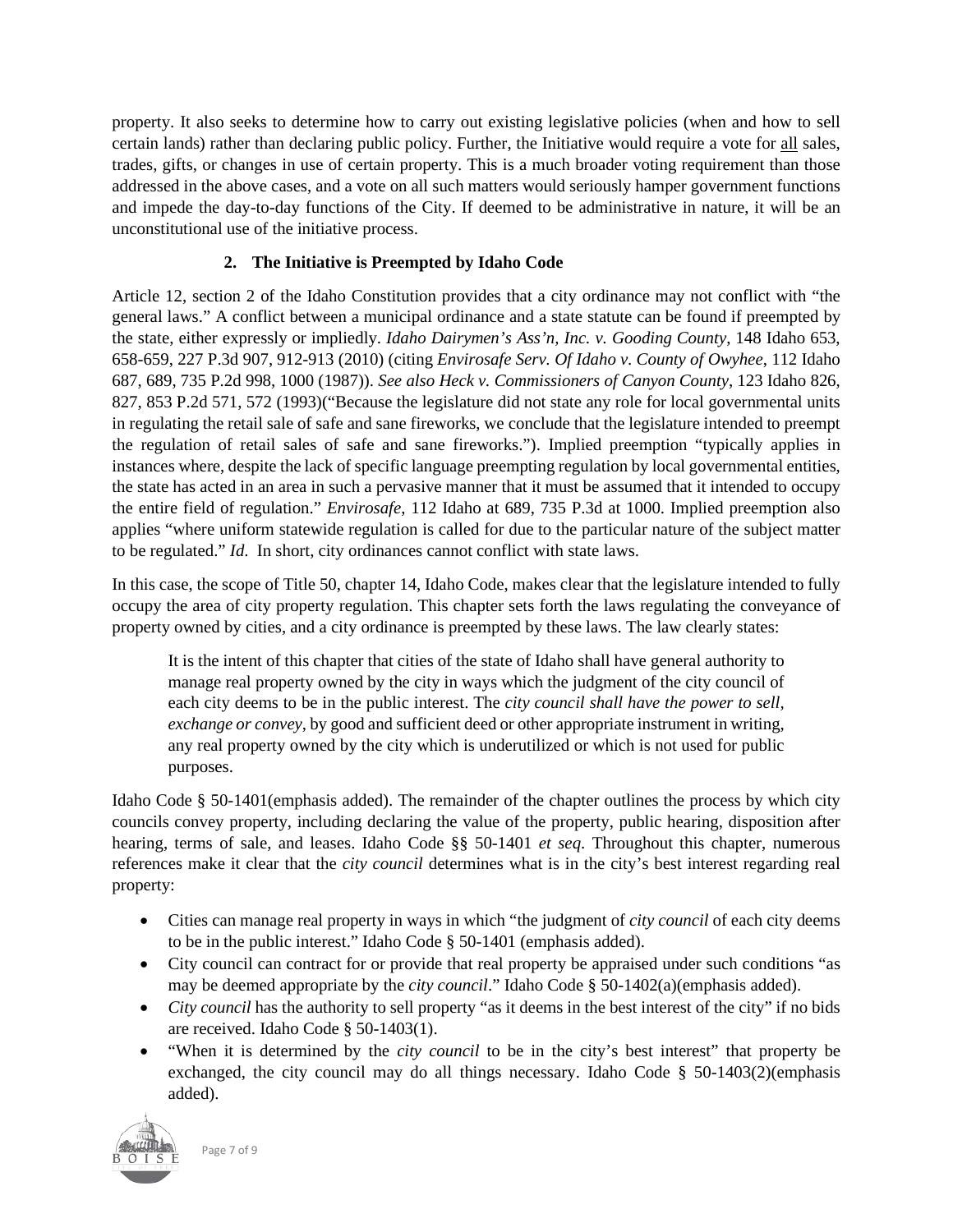- City council may transfer property to a trustee when "it is determined by the *city council* to be in the city's best interest." Idaho Code § 50-1403(5)(emphasis added).
- Mayor and council may authorize the lease of property "upon such terms as the *city council* determines may be just and equitable." Idaho Code § 50-1407(emphasis added).
- Mayor and *council* may authorize leases "upon such terms as may be just and equitable." Idaho Code § 50-1409.

Idaho Code § 50-301 also makes clear that cities can acquire, lease, and convey real property. Further, Idaho Code § 50-320 provides that cities can convey cemetery lots. Nowhere in these provisions of Idaho Code does it mention the ability of citizens to vote on a conveyance of property, let alone a change in use. The Initiative's voting requirements for the sale, trade, gift, or change in use of city property conflicts with Idaho law, and is thus preempted.

The Initiative also conflicts with Idaho law regarding elections. Proposed Section 7-1-2C states that the vote will be held in a general election in November or the primary election in May of either an even or odd numbered year. Elections may only be conducted at those times prescribed by Idaho Code. Idaho Code states:

A city initiative or referendum election shall be held on the Tuesday following the first Monday in November of odd-numbered years. A county initiative or referendum election or a bond, levy and any other ballot question elections conducted by any political subdivision shall be held on the nearest date authorized in subsection (1) of this section which falls more than sixty (60) days after the clerk of the political subdivision orders that such election shall be held in May or November of even-numbered years or more than fifty (50) days after the order for all other elections, unless otherwise provided by law.

Idaho Code § 34-106(8). The Initiative's section on the election date is therefore also preempted by Idaho Code.

# **3. The Initiative Conflicts with Boise City Code**

Boise City Code includes specific requirements for selling, exchanging, or conveying real property acquired by the Idaho Department of Parks and Recreation, or which has received land and water conservation funds from the Idaho Department of Parks and Recreation. Boise City Code § 7-1-1C. These requirements include seeking written approval for the sale, exchange, or conveyance from the Idaho Department of Parks and Recreation, holding a public hearing, and a city council vote. *Id.* These requirements do not include a vote by the public to approve a sale, exchange, or conveyance. To the extent the Initiative restricts the City's actions with regard to these properties, the Initiative conflicts with existing Boise City Code.

In addition, Boise City Code authorizes the City to convey the right to be buried in a lot within a municipal cemetery. Boise City Code § 7-6-1. Boise City Code sets forth the requirements for such conveyance, none of which include a public vote. To the extent the Initiative seeks to restrict the City's actions with regard to cemeteries, the Initiative conflicts with existing Boise City Code.

#### **IV. Certification**

I hereby certify that the enclosed Initiative has been reviewed for form, style, and matters of substantive import. The recommendations set forth above have been communicated to the Petitioners via a copy of this Certificate of Review, deposited in the U.S. Mail to John Gannon and Boise Working Together at 1104 Johnson Street, Boise, ID 83705.



Page 8 of 9